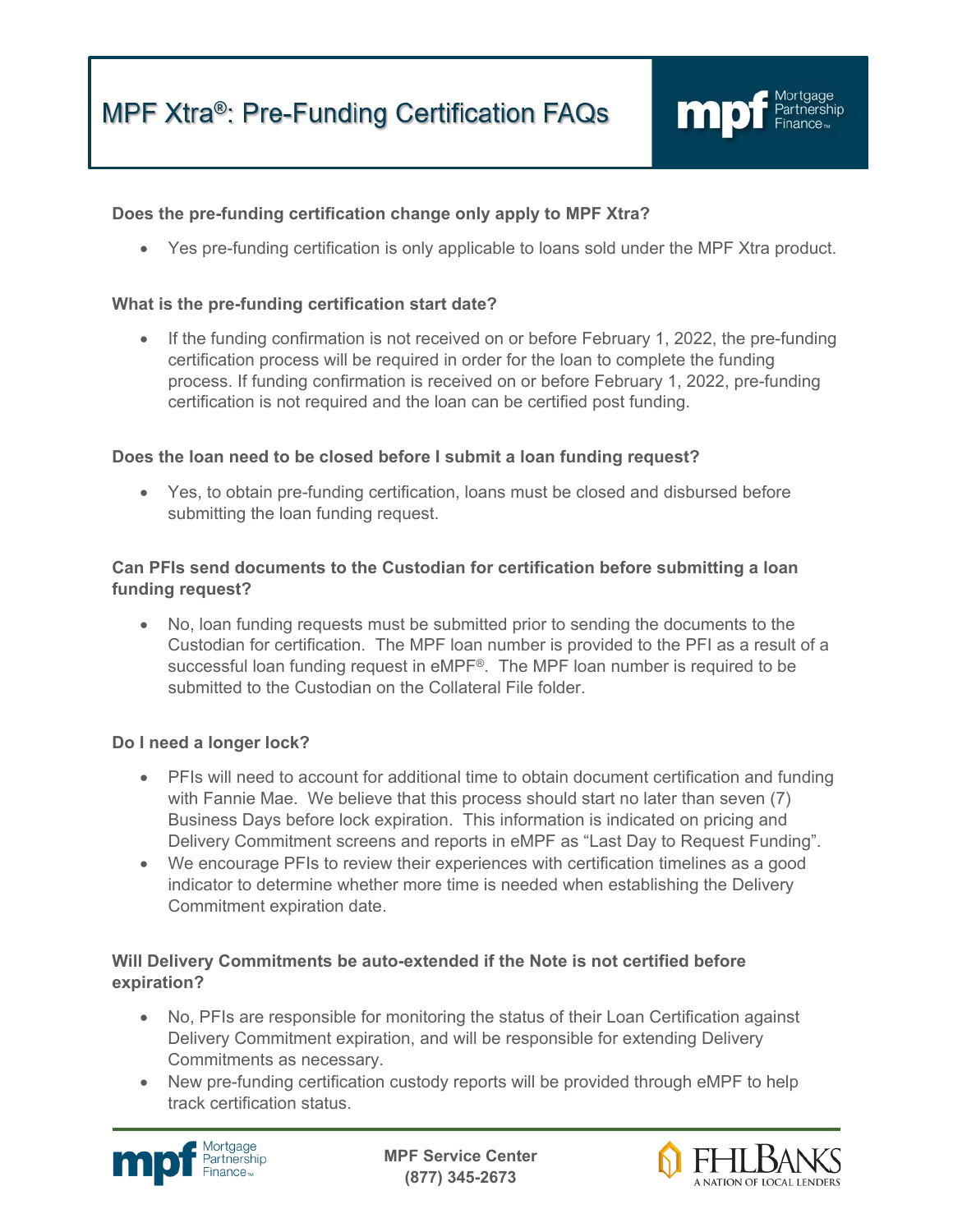#### **What if I can make my loan funding request before February 1, 2022 but I have a Delivery Commitment that indicates a last date to obtain certification? Do I have to wait or can I fund before February 1, 2022?**

• You may submit loan funding requests at any time and if, funding confirmation is received on or before February 1, 2022, the loan can obtain certification after funding and will not be subject to prefunding certification requirements. The Last Date to Obtain Certification only applies to loans for which PFIs have not received a funding confirmation email notification by February 1, 2022.

### **How do I submit a loan funding request and document certification?**

• Similar to submitting a funding request today, you will need to submit a batch loan presentment and request funding in eMPF. The document certification process begins after you have submitted a loan funding request and the Collateral File is received by the Custodian.

### **How will I get the MPF loan number necessary for document certification?**

• The process for obtaining the MPF loan number is unchanged; PFIs are provided the MPF loan number after the submission of a successful loan funding request. The MPF loan number is essential to the document certification process. Upon receipt of the MPF loan number, you can proceed with the document certification process.

## **Are there any changes to the documents required for certification?**

- No, there are no changes to the documents required for certification. As a reminder, PFIs are required to send the following documentation, and should refer to Exhibit K-X for additional instruction:
	- o Note
	- o Riders, Addendum, Modification or Assumption
	- o Assignment
	- o Intervening Assignments (if applicable)
	- o Allonge (if Note is not endorsed)
	- o First two (2) pages of MERS Mortgage, Certified Copy
	- o CEMA (Only applicable for CEMA Mortgage Loans)
- Package the documents for each loan in a legal-sized manila folder with a label in the upper right-hand corner containing the following information: Master Commitment Number, MPF loan number, PFI Loan Number, and Borrower Name.



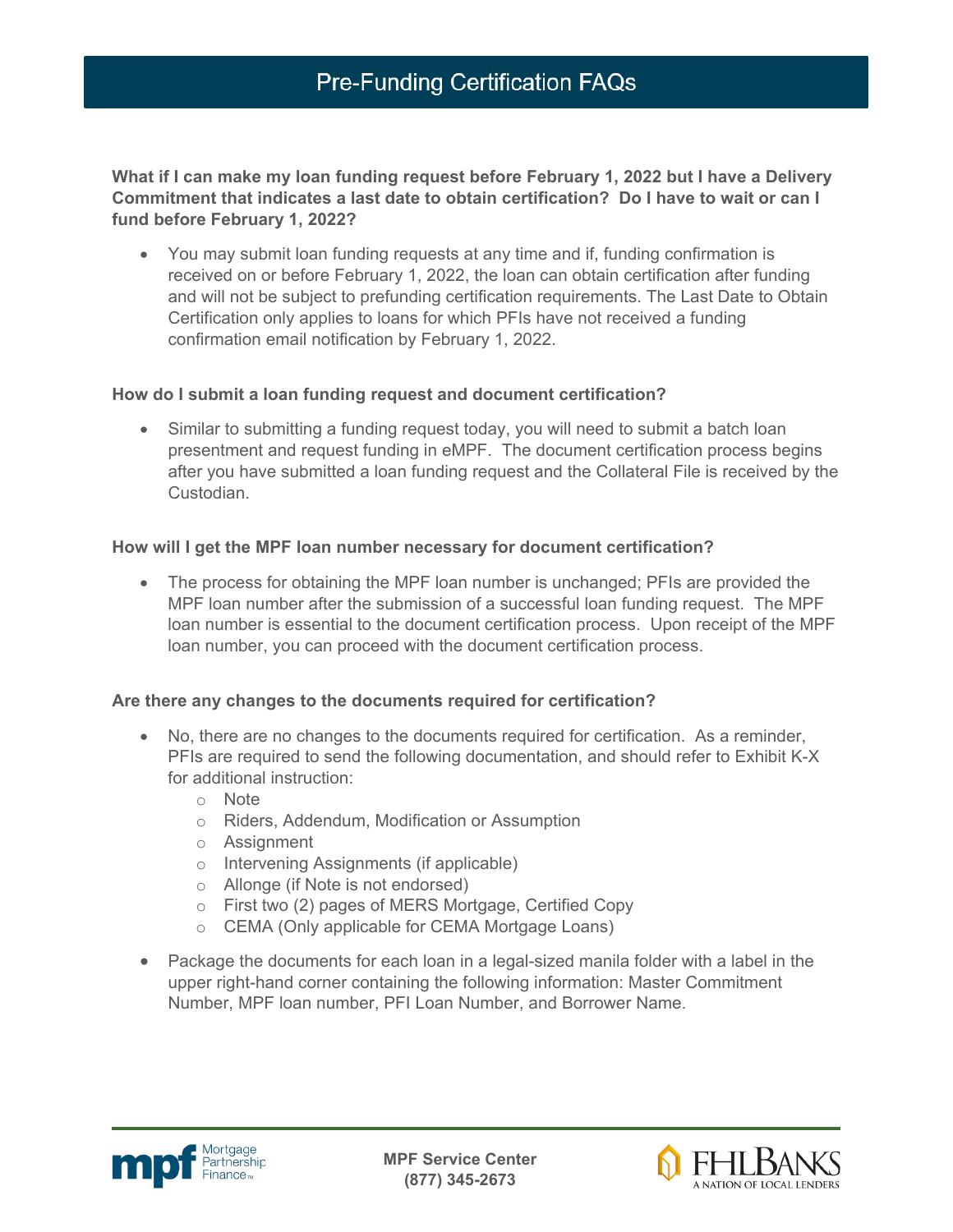## **Where do I send the Collateral File folder for certification?**

• The same as today, documents will be sent to the following address:

**Computershare** ATTN: MPF Program 751 Kasota Avenue Minneapolis, MN 55414

• Folders must be shipped through an insured courier to allow tracking of the files. PFIs should refer to Exhibit K-X for additional instruction on Collateral File shipping instructions.

## **What are common exceptions received during the certification process?**

- Address discrepancies between the Note and information submitted to the MPF Program. PFIs must ensure that the address information submitted to the MPF Program exactly matches all documentation submitted to the Custodian.
- Incorrect chain of assignments. The assignment chain should end with the PFI to blank.
- Mortgagor names(s) does not agree with the Assignment. To avoid exceptions for coowner vs. co-borrowers, please include the first page of the Security Instrument in the Collateral File.
- Borrower name or address of the mortgage property does not match the Note on an allonge and Assignment.
- The Note is missing a required endorsement.
- Legal description of the property is missing.

#### **After certification is complete, will I have to make another request for funding?**

• No, after certification is complete, you will not have to request funding again. The funding process will be initiated by the MPF Program once we have received notification from the Custodian that a loan is certified.

#### **How will I know when to expect funding confirmation?**

• Funding confirmation can be expected two (2) Business Days following Document Certification, provided that no data discrepancies are identified by Fannie Mae in the final stage of loan funding. Document certification status updates will be available on eMPF in the new pre-funding certification document custody reports.



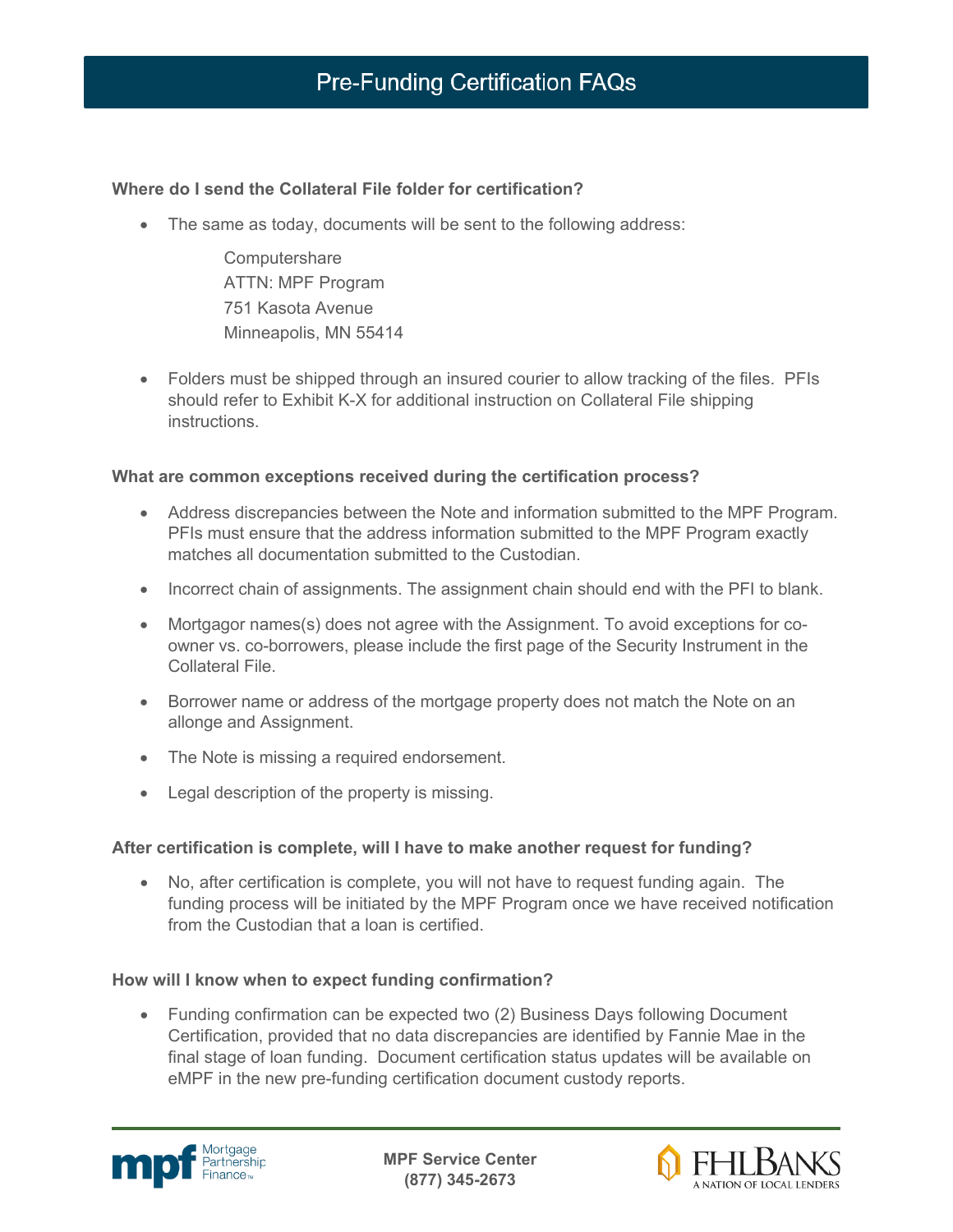### **What if I don't obtain certification by the date indicated on the Delivery Commitment as last date to obtain certification?**

• There will not be sufficient time to complete the funding process within the terms of the lock period, and a Delivery Commitment extension will need to be considered. Just like today, loan funding confirmations must be obtained before the expiration of the Delivery Commitment in order to avoid Delivery Commitment extension fees.

### **If I am responsible for document certification but I don't submit loans for funding, how will I know when I should submit documents to the Custodian?**

• The loan funding request will provide the MPF loan number PFIs need to add to the Collateral File folder that is shipped to the Custodian. Documents should not be sent to the Custodian until a successful loan funding request has been made. We suggest close coordination between the team responsible for submission of loan funding requests in eMPF and the team responsible for document certification.

### **How will the MPF Program know when a loan has been certified?**

• There is no change to the existing daily exchange of certification and exception data between the MPF Program and the Custodian. When the daily certification data is processed, the MPF Program will submit the loan funding to Fannie Mae.

## **What resources can I use to track progress of loan certification?**

- In order to help track the progress of loan certification, three new reports will be available to PFIs in eMPF. The reports should be reviewed daily to ensure that you are aware of each loan's certification status. Please note that the certification and exception data on the reports is as of the previous Business Day.
	- $\circ$  Pre Cert Files Not Received This report will show loans that have had a funding request submitted, but documents have not yet been received by the Program Custodian. The report will outline the date required to obtain certification and number of calendar days left based on the expiration of the Delivery Commitment.
	- $\circ$  Pre Cert Completed This report will show loans that have completed the certification process. The report will outline the number of calendar days between funding request and loan certification.
	- $\circ$  Pre Cert Document Exceptions This report will show loans that have been submitted for certification, but are pending resolution of exceptions. The report will outline the date required to obtain certification and number of calendar days left based on the expiration of the Delivery Commitment.